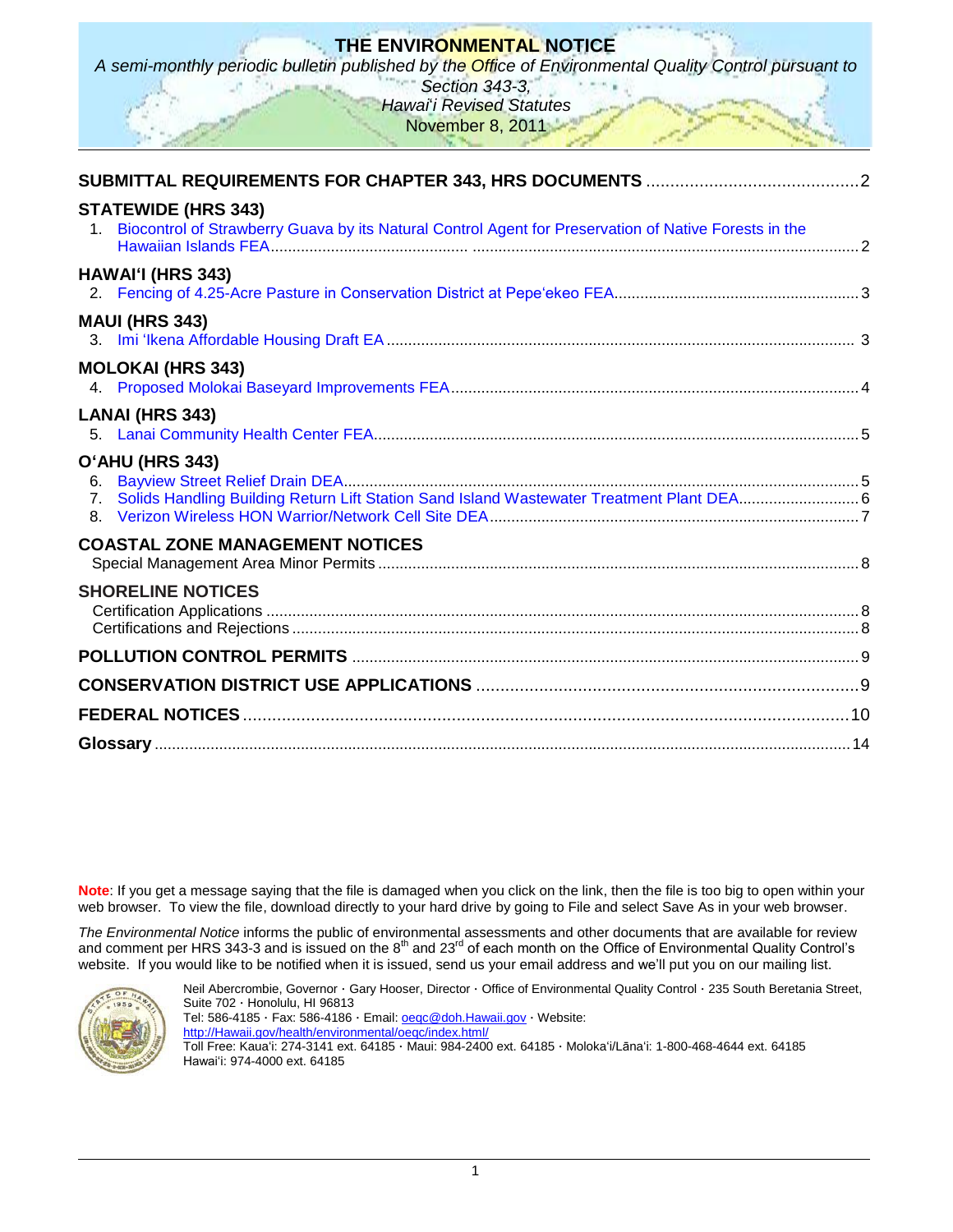

## **SUBMITTAL REQUIREMENTS FOR CHAPTER 343, HRS DOCUMENTS**

The preparation of this notice relies on the timely submission of information, pursuant to **§11-200-3, Hawaiʻi Administrative Rules**. It is very important that OEQC timely receives the documents listed below for preparing and finalizing the publication. Please make sure that your submittals for publication include the listed documents. Failure to provide the required documents can delay the publication of your project.

- **A. Submittal letter – hard copy**
- **B. Publication Form – hard copy and electronic version in MS Word**
- **C. EA or EIS hard copy**
- **D. Distribution List (for DEIS and FEIS ONLY)**

### **E. CD with the complete EA or EIS in PDF and the Publication Form in MS Word**

Requests to insert inadvertent omissions to submitted EA/EIS documents between the statutory submittal deadline and publication date indicates that the submitted material are incomplete and therefore do not meet Chapter 343, HRS requirements. Such insertions are viewed as new submittals and invalidate the timely submittal of original documents. Consequently, the publication of such projects will have to await the next printing cycle in order to satisfy the statutory submittal requirement of eight working days before the publication date.

## **STATEWIDE (HRS 343)**

**1. [Biocontrol of Strawberry Guava by its Natural Control Agent for Preservation of Native Forests](http://oeqc.doh.hawaii.gov/Shared%20Documents/EA_and_EIS_Online_Library/Statewide/2010s/2011-11-08-FEA-Biocontrol-Strawberry-Guava.pdf)  [in the Hawaiian Islands](http://oeqc.doh.hawaii.gov/Shared%20Documents/EA_and_EIS_Online_Library/Statewide/2010s/2011-11-08-FEA-Biocontrol-Strawberry-Guava.pdf) Final EA (FONSI)**

| Island:                        | Statewide                                                                                                                                                                                                                                                                                 |
|--------------------------------|-------------------------------------------------------------------------------------------------------------------------------------------------------------------------------------------------------------------------------------------------------------------------------------------|
| <b>District:</b>               | N/A                                                                                                                                                                                                                                                                                       |
| TMK:                           | N/A                                                                                                                                                                                                                                                                                       |
| <b>Permits:</b>                | US Dept. of Agriculture, Animal and Plant Health<br>Inspection Service (APHIS): Plant Protection<br>and Quarantine permits (obtained); Hawai'i<br>Dept. of Agriculture: Permit for Import and<br>Liberation of Restricted Organisms (obtained);<br>Hawai'i Department of Land and Natural |
|                                | Resources, Division of Forestry and Wildlife:                                                                                                                                                                                                                                             |
|                                | Permit for Release and Monitoring on State Fores                                                                                                                                                                                                                                          |
| <b>Proposing/Determination</b> |                                                                                                                                                                                                                                                                                           |



st Land

### **Proposing/Determination**

- **Agency:** State of Hawaiʻi, Department of Agriculture, 1428 South King Street, Honolulu, Hawaiʻi 96814. Contact: Neil Reimer, (808) 973-9522
- **Consultant:** Geometrician Associates, PO Box 396, Hilo, Hawaiʻi 96721. Contact: Ron Terry, (808) 969-7090

**Status:** Finding of No Significant Impact (FONSI) determination

The Hawaiʻi Department of Agriculture proposes the environmental release on State lands of a scale insect from Brazil, *Tectococcus ovatus*, for biological control of strawberry guava, *Psidium cattleianum*. *T. ovatus* is a highly specific natural control agent producing leaf galls on strawberry guava that reduce its vigor and fruiting in its native range in Brazil. Strawberry guava exists in balance with other native plants in its native range in Brazil, where it is host to various natural predators and biological control agents. Strawberry guava has no such controls in Hawai"i, and their absence contributes to this fastgrowing tree"s ability to outcompete the native plant species of Hawaiʻi, which have both native and introduced predators. The invasion of strawberry guava into native forests has had devastating effects on the biodiversity, cultural resources, scenic beauty, and watershed values of the native forest. Strawberry guava infestations are also a significant source of agricultural pest fruit flies. Introducing a natural biological control agent will help reduce growth and reproduction of strawberry guava, and thus help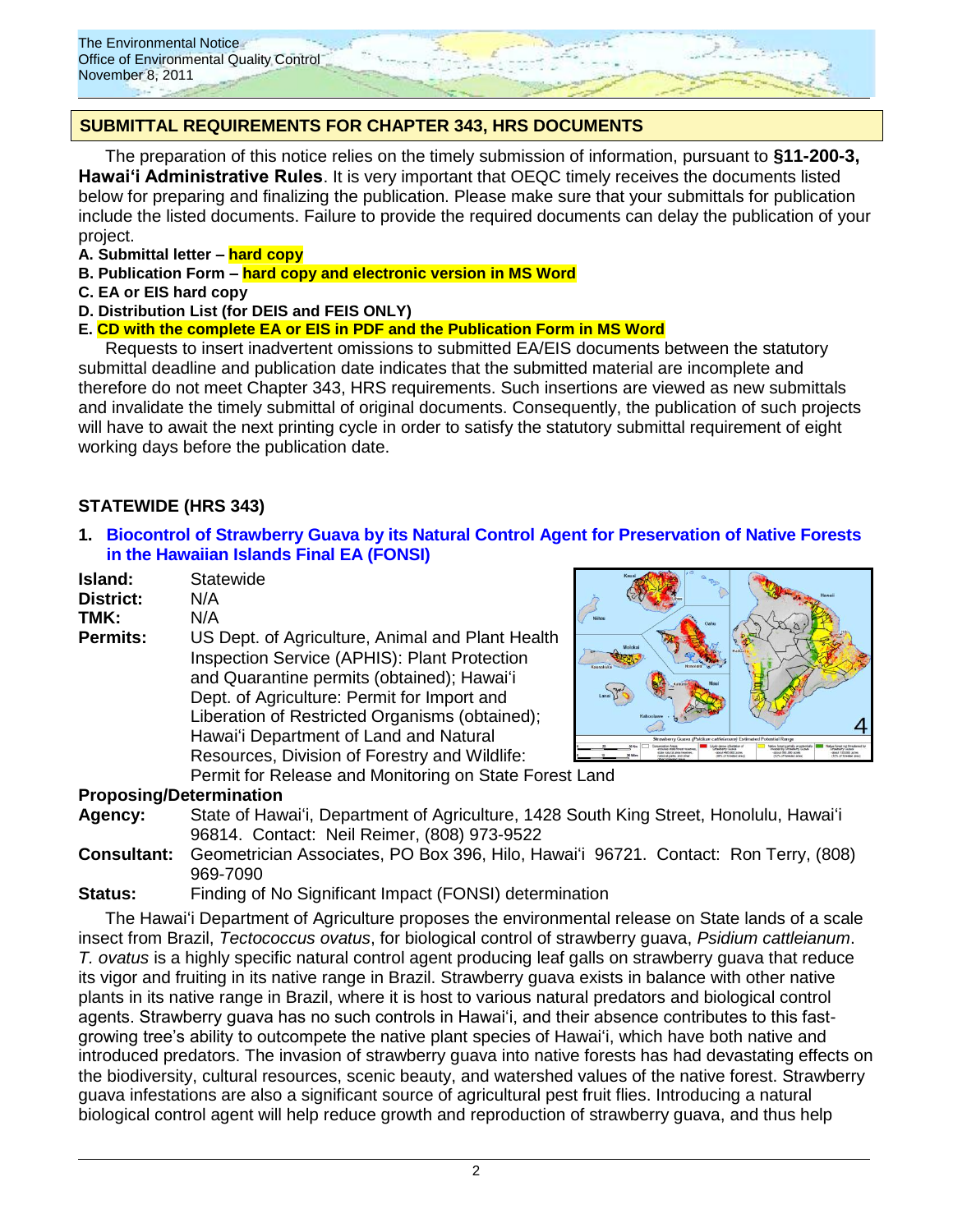The Environmental Notice Office of Environmental Quality Control November 8, 2011

"level the playing field," allowing Hawaiʻi"s native plants to better compete with the invasive strawberry guava. Initial release of the biocontrol agent is proposed in the vicinity of Volcano and the Olaʻa Forest Reserve on the island of Hawaiʻi, followed by other releases and natural spread. Careful testing of the agent indicates that *T. ovatus* is highly host specific and will not affect other species. *T. ovatus* does not kill strawberry guava or taint its fruit. People will still be able to pick fruit and gather the wood. Hunting will not be adversely impacted and may actually benefit, along with hiking, birding and other activities that depend on forest access, from fewer and less dense thickets.

## **HAWAIʻI (HRS 343)**

## **2. [Fencing of 4.25-Acre Pasture in Conservation District at Pepe'ekeo Final EA](http://oeqc.doh.hawaii.gov/Shared%20Documents/EA_and_EIS_Online_Library/Hawaii/2010s/2011-11-08-FEA-Fencing-Pepeekeo.pdf) (FONSI)**

| Island:            | Hawaiʻi                                                                              |                                   |
|--------------------|--------------------------------------------------------------------------------------|-----------------------------------|
| District:          | South Hilo                                                                           |                                   |
| TMK:               | $(3rd)$ 2-8-008:100                                                                  | Pasture                           |
| <b>Permits:</b>    | County of Hawai'i: Special Management Area Permit                                    | <b>USBOTHE'S &amp; HPSALL NUM</b> |
|                    | (obtained) Department of Land and Natural                                            |                                   |
|                    | Resources, CDUP                                                                      |                                   |
| <b>Applicant:</b>  | Muhammad Yunis, Yunis Family Trust UDT, RR2 Box                                      |                                   |
|                    | 3918, Pahoa, Hawai'i 96778. Contact: Muhammad Yunis, (808) 938-5337                  |                                   |
| <b>Approving</b>   |                                                                                      |                                   |
| Agency:            | Office of Coastal and Conservation Lands, Hawai'i State DLNR, P.O. Box 62, Honolulu, |                                   |
|                    | Hawai'i 96809. Contact: Alex Roy, (808) 587-0316                                     |                                   |
| <b>Consultant:</b> | Geometrician Associates, PO Box 396, Hilo, Hawai'i 96721. Contact: Ron Terry, (808)  |                                   |
|                    | 969-7090                                                                             |                                   |
| Status:            | Finding of No Significant Impact (FONSI) determination                               |                                   |

Dr. Muhammad Yunis, a doctor of Veterinary Medicine, proposes to erect a 5-foot tall hog wire or chain-link fence about 1,400 feet in length to enclose approximately 4.25 acres of existing pasture in the Conservation District in Pepeʻekeo to graze three horses. This would occur on Continental Pacific, LLC property adjacent to Agricultural District property he and his wife are buying to build a residence and raise livestock, fruit and vegetables. The grazing pasture will be carefully fenced with minimal pasture disturbance. Forage seed may be spread annually to sustain grass growth. Grass would supplement the horses' diet of imported hay and a compressed mixture of oats, barley, and grass. The area has been grazed for many years, prior to which it was farmed for sugar cane. Archaeological surveys have determined that no historic properties are present, and the vegetation is overwhelmingly non-native with only a few common native species. An adjacent 10-foot wide public pedestrian access at the top of the sea cliffs and an adjacent 10-foot wide lateral public access to the south of the area proposed for fencing would not be affected by the action, as the fence will be set 10 feet away from the boundaries of these easements.

### **MAUI (HRS 343)**

### **3. [Imi ʻIkena Affordable Housing Draft EA](http://oeqc.doh.hawaii.gov/Shared%20Documents/EA_and_EIS_Online_Library/Maui/2010s/2011-11-08-DEA-Imi-Ikena-Affordable-Housing.pdf)**

| Island:           | Maui                                                                                                                                           |
|-------------------|------------------------------------------------------------------------------------------------------------------------------------------------|
| <b>District:</b>  | Wailuku                                                                                                                                        |
| TMK:              | $(2)$ 3-8-037:028                                                                                                                              |
| <b>Permits:</b>   | Building, Grading, Electrical, Plumbing, NPDES, Noise<br>Permit                                                                                |
| <b>Applicant:</b> | Imi Ikena Housing Partners, LLC, 990 Highland Drive,<br>Suite 110J, Solana Beach, California 92075. Contact:<br>David Billings, (760) 579-3191 |
| <b>Approving</b>  |                                                                                                                                                |

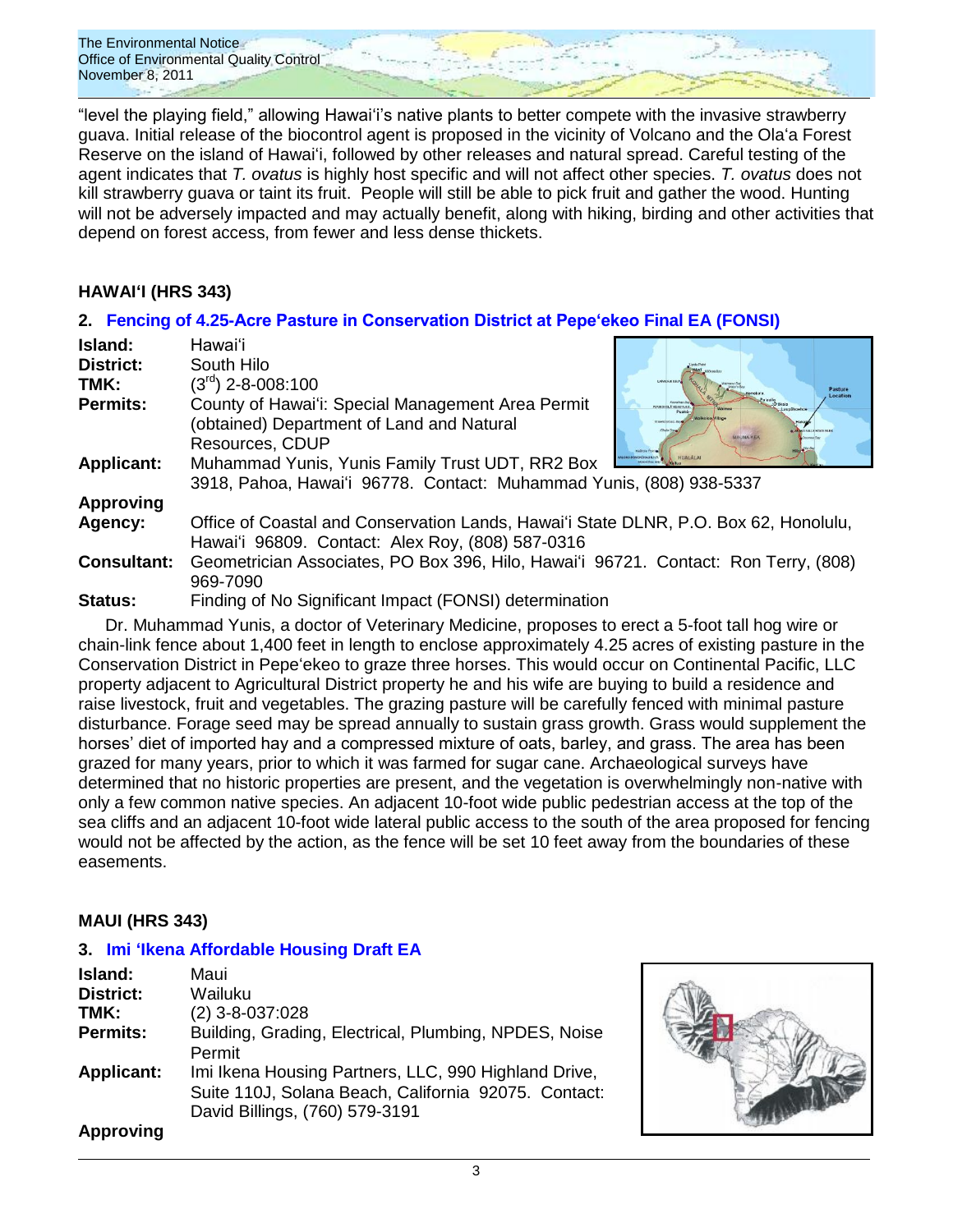| The Environmental Notice                |  |  |
|-----------------------------------------|--|--|
| Office of Environmental Quality Control |  |  |
| November 8, 2011                        |  |  |
|                                         |  |  |

| Agency:        | Department of Housing & Human Concerns, County of Maui, 2200 Main Street, One Main        |
|----------------|-------------------------------------------------------------------------------------------|
|                | Plaza Building, Suite 546, Wailuku, Hawai'i 96793.                                        |
|                | Contact: Jo-Ann T. Ridao, (808) 270-7805                                                  |
|                | Consultant: Chris Hart & Partners, Inc., 115 North Market Street, Wailuku, Hawai'i 96793. |
|                | Contact: Chris Hart, (808) 270-1955                                                       |
| <b>Status:</b> | Anticipated Finding of No Significant Impact. 30-day comment period begins; comments      |
|                | are due on December 7, 2011. Send comments to the Applicant and the Consultant.           |

The applicant proposes to develop a 28-unit, four-story affordable apartment complex on a vacant urban lot within Wailuku. All units will be targeted at households earning thirty (30) to sixty (60) percent of the area median income as established by HUD with rents restricted in perpetuity. The Imi Ikena Affordable Housing Project is intended to provide workforce housing in character with the existing urban development in the Sand Hills area. The apartment complex will be accessed by three driveways, two off of Pio Place and one off of Imi Place. Apartment units will range from two to three bedrooms and will range in size from 981 square feet to 1,133 square feet.

There are no long-term impacts associated with the proposed project. Short-term impacts are associated with construction related activities, and include noise and air impacts from construction vehicles.

## **MOLOKAʻI (HRS 343)**

### **4. [Proposed Molokaʻi Baseyard Improvements Final EA \(FONSI\)](http://oeqc.doh.hawaii.gov/Shared%20Documents/EA_and_EIS_Online_Library/Molokai/2010s/2011-11-08-FEA-Molokai-Baseyard-Improvements.pdf)**



**Island:** Molokaʻi

**District:** Molokaʻi

**TMK:** (2) 5-2-031:011, 012 and 013<br>**Permits:** Building Permit, Grading Perm

Building Permit, Grading Permit, Noise Permit (as applicable), NPDES (as applicable) **Proposing/Determination**

**Agency:** County of Maui, Department of Public Works, 200 South High Street, Wailuku, Hawaiʻi 96793. Contact: Cary Y. Yamashita, (808) 270-7745

**Consultant:** Munekiyo & Hiraga, Inc., 305 High Street, Suite 104, Wailuku, Hawaiʻi 96793. Contact: Colleen Suyama, (808) 244-2015

**Status:** Finding of No Significant Impact (FONSI) determination

The County of Maui, Department of Public Works (DPW) proposes to construct the Molokai Baseyard Improvements in order to relocate the existing baseyard in Kaunakakai to a new site on the island of Molokai, Hawaiʻi. The project site is currently made up of three (3) parcels owned by the County of Maui, identified by TMK Nos. (2)5-2-031:011, 012 and 013 (Parcel 11, Parcel 12, and Parcel 13, respectively) totaling approximately 2.45 acres. The project site is located in the Molokaʻi Industrial Park subdivision approximately 2.9 miles northwest of Kaunakakai. The Molokaʻi Baseyard Improvements are proposed to be constructed in two (2) phases. Phase 1 will consist of a driveway entrance from Puʻeo Place, an administration building, vehicle storage area and parking lot located on Parcels 12 and 13 and a fuel storage and temporary retention basin on Parcel 11. Related improvements will include site clearing/grubbing, grading, retaining walls, off-site utility connections, landscaping and irrigation. Phase 2 will be located on Parcel 11 and consist of removing the temporary retention basin, and construction of a maintenance shop building, bulk material bunkers, and truck wash area. Related improvements will include site grading, drainage system, retaining walls, asphalt paving, landscaping and irrigation. The perimeter of the subject properties will also be fenced.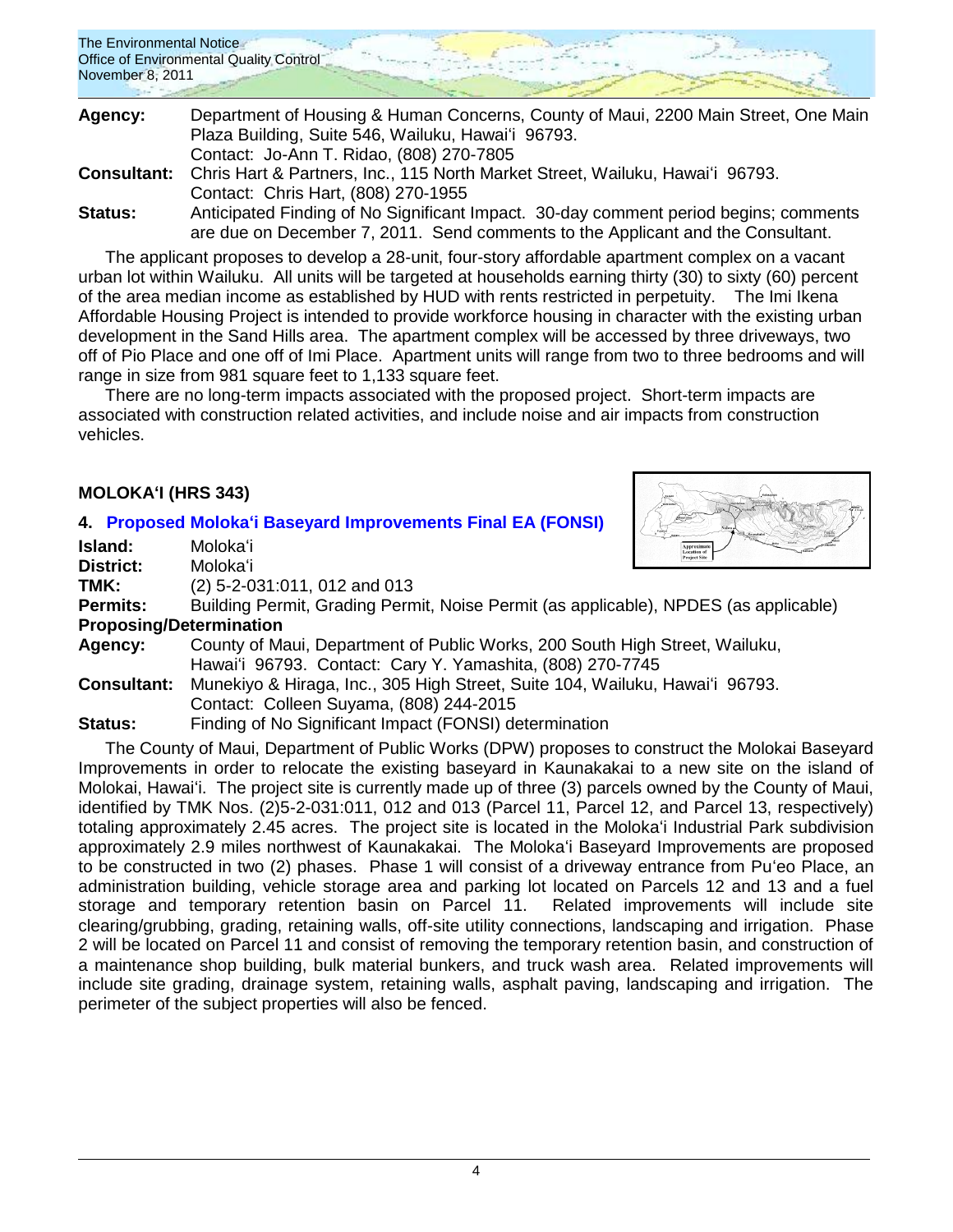## **LANAʻI (HRS 343)**

# **5. [Lanaʻi Community Health Center](http://oeqc.doh.hawaii.gov/Shared%20Documents/EA_and_EIS_Online_Library/Lanai/2010s/2011-11-08-FEA-Lanai-Community-Health-Center.pdf) Final EA (FONSI)**

| Island:                        | Lānaʻi                                                                              |                       |
|--------------------------------|-------------------------------------------------------------------------------------|-----------------------|
| District:                      | Lānaʻi                                                                              |                       |
| TMK:                           | 4-9-006:011                                                                         |                       |
| <b>Permits:</b>                | Building Permit, Grading Permit, Sewer Connection                                   |                       |
| <b>Proposing/Determination</b> |                                                                                     | Project X<br>Location |
| Agency:                        | County of Maui, Office of the Mayor Community                                       |                       |
|                                | Development Community Block Grant, 200 South High                                   |                       |
|                                | Street, Wailuku, Maui, Hawai'i 96793. Contact: Hannah                               |                       |
|                                | Matsumoto, (808) 270-7213                                                           | NOT TO SCALE          |
| <b>Consultant:</b>             | Wilson Okamoto Corporation, 1907 South Beretania                                    |                       |
|                                | Street, Suite 400, Honolulu, Hawai'i 96826. Contact: John Sakaguchi, (808) 946-2277 |                       |
| <b>Status:</b>                 | Finding of No Significant Impact (FONSI) determination                              |                       |

The Lānaʻi Community Health Center, a federally qualified facility under the U.S. Department of Health and Human Service Health Resources and Services Administration, proposes to construct a replacement health care facility in Lānaʻi City using funds provided through the U.S. Department of Housing and Urban Development Community Development Block Grant (CBDG) program. The Lanai Community Health Center project site is located west of Dole Park on the western portion of the parcel (Tax Map Key: 4-9-006:011) bounded by Houston Street on the north, Seventh Street on the east, Gay Street on the south, and Sixth Street on the west and occupies an area of approximately 25,067 square feet, or about 0.575 acres. The Lānaʻi Community Health Center will be a single-story building about 6,800 feet. A total of 20 parking stalls will be provided on the project site.

In January 2009, the County of Maui Planning Department and the State of Hawaiʻi Department of Land and Natural Resources State Historic Preservation Division issued a Draft National Register of Historic Places Registration Form for the Lanai City Business Country Town historic district, a 17 block area located in the center of Lānaʻi City. The Draft National Register nomination is still under review. The project site is located within the Lānaʻi City Business Country Town District. On June 17, 2010, the State Historic Preservation Division indicated that after examination of the plans and conferral with the Maui County Planning Office, the Historic Preservation Division"s concurred that the project will "not affect historic properties.

The Lānaʻi Community Health Center would provide accessible primary medical care, dental care, behavioral health services, prenatal, family planning, nutrition and preventive health education services open to the low- and moderate-income, uninsured and underinsured residents of Lanai.

### **OʻAHU (HRS 343)**

### **6. [Bayview Street Relief Drain](http://oeqc.doh.hawaii.gov/Shared%20Documents/EA_and_EIS_Online_Library/Oahu/2010s/2011-11-08-DEA-Bayview-Street-Relief-Drain.pdf) Draft EA**

| Island:<br><b>District:</b><br>TMK:<br><b>Permits:</b> | Oʻahu<br>Waiʻanae<br>Portions of 8-5-08: 35, 36, 43, 44, 45, 49, and 8-5-01:62<br>Clean Water Act, Water Quality Certification, Noise Permit,<br>Community Noise Permit, National Pollutant Discharge<br>Elimination System (NPDES) permit, Grading and<br>Trenching construction permits, Traffic Review Branch<br>approval of traffic control plan, Department of Parks and<br>Recreation approval for work within Pōka'ī Bay Beach |
|--------------------------------------------------------|---------------------------------------------------------------------------------------------------------------------------------------------------------------------------------------------------------------------------------------------------------------------------------------------------------------------------------------------------------------------------------------------------------------------------------------|
|                                                        | Park, City and County municipal stormwater permit<br>(NPDES)                                                                                                                                                                                                                                                                                                                                                                          |

### **Proposing/Determination**

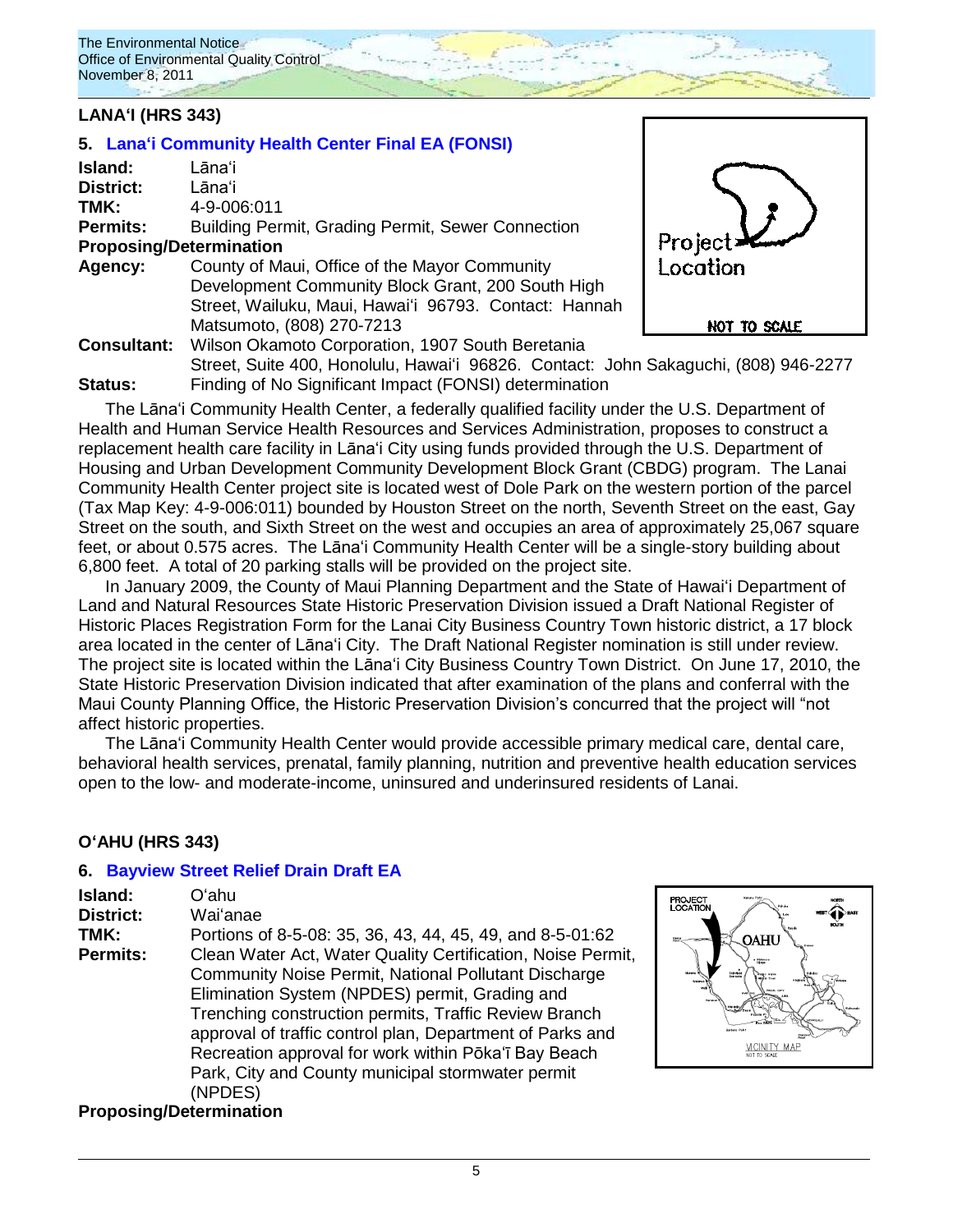| The Environmental Notice<br>Office of Environmental Quality Control<br>November 8, 2011 |  |
|-----------------------------------------------------------------------------------------|--|
|                                                                                         |  |

| Agency:            | City and County of Honolulu, Department of Design and Construction, 650 South King                                                                                                |  |  |
|--------------------|-----------------------------------------------------------------------------------------------------------------------------------------------------------------------------------|--|--|
|                    | Street, 15 <sup>th</sup> Floor, Honolulu, Hawai'i 96813. Contact: Gary Kam, (808) 768-8819                                                                                        |  |  |
| <b>Consultant:</b> | Bow Engineering & Development, Inc, 1953 South Beretania Street, PH-A, Honolulu,                                                                                                  |  |  |
|                    | Hawai'i 96826. Contact: Ezra Lum, (808) 941-8853 ext. 114                                                                                                                         |  |  |
| <b>Status:</b>     | Anticipated Finding of No Significant Impact. 30-day comment period begins; comments<br>are due on December 7, 2011. Send comments to the Proposing Agency and the<br>Consultant. |  |  |

The City and County of Honolulu Department of Design and Construction plans to construct storm drainage improvements between Farrington Highway and Pōka"ī Bay in Waiʻanae on the Leeward side of Oʻahu. The proposed drainage improvements would replace a portion of an existing drainage system that currently serves the area around Bayview Street and a portion of Waiʻanae Valley Road. The existing drainage system has inadequate capacity to service the project area, and residents in the area have documented flooding problems. The proposed drainage improvements would increase the drainage system capacity with the use of High Density Polyethylene Pipes (HDPE) and concrete drain boxes of varying sizes. The proposed improvements would occur predominantly along the previous alignment along existing right-of-way, though more extensive trenching would be required to accommodate the larger pipes.

In February 2005, a Draft Environmental Assessment was issued for environmental review of an alternate alignment that would redirect drainage to an existing unlined drainage channel, which discharges south of Pōka"ī Bay and Kāne"īlio Point and has been in service for over 20-years with an established National Pollutant Discharge Elimination System (NPDES) permit. To minimize potential impacts to unknown historic or cultural remains, the current Bayview Street Relief Drain Project would construct the drainage improvements along the existing alignment.

The environmental impacts of the proposed alignment are not expected to be significant with implementation of appropriate mitigation measures. Construction activities are anticipated to have shortterm noise, erosion, traffic, and air quality impacts in the surrounding area. Compliance with State and City and County rules and regulations would minimize these construction-related impacts. Potential impacts to cultural resources would be minimized with implementation of mitigation. No significant longterm effects from project implementation are anticipated.

## **7. [Solids Handling Building Return Lift Station](http://oeqc.doh.hawaii.gov/Shared%20Documents/EA_and_EIS_Online_Library/Oahu/2010s/2011-11-08-DEA-Solids-Handling-and-Wastewater-Treatment-Plant.pdf) Sand Island Wastewater Treatment Plant Draft EA**

| Island:<br><b>District:</b><br>TMK:<br><b>Permits:</b> | Oʻahu<br>Honolulu<br>$(1)$ 1-5-041:005<br>Special Management Area Use Permit, Department of<br>Planning and Permitting Construction Plan Review and<br>Approval, Building Permit, Grading and Stockpiling Permit,<br>Department of Health Construction Plan Review and<br>Approval | O'ahu<br><b>Project Location</b> |
|--------------------------------------------------------|------------------------------------------------------------------------------------------------------------------------------------------------------------------------------------------------------------------------------------------------------------------------------------|----------------------------------|
| <b>Proposing/Determination</b>                         |                                                                                                                                                                                                                                                                                    |                                  |
| Agency:                                                | Department of Design and Construction, 650 South Beretania Street, Honolulu, Hawai'i<br>96813. Contact: Collins Lam, P.E., (808) 768-8480                                                                                                                                          |                                  |
| <b>Consultant:</b>                                     | R. M. Towill Corporation, 2024 North King Street, Suite 200, Honolulu, Hawai'i 96819.<br>Contact: James Niermann, (808) 842-1133, JimN@rmtowill.com                                                                                                                                |                                  |
| <b>Status:</b>                                         | Anticipated Finding of No Significant Impact. 30-day comment period begins; comments<br>are due on December 7, 2011. Send comments to the Proposing Agency and the<br>Consultant.                                                                                                  |                                  |

The proposing agency, Department of Design and Construction, plans to construct a solids handling building return lift station to collect and re-circulate residual flows from intermediate stages of processing within the Sand Island Wastewater Treatment Plant (WWTP). Improvements include a sub-grade compartment well and two sub-grade wet wells with submersible pumps, and miscellaneous aboveground valves, instrumentation, and piping for influent and effluent flows.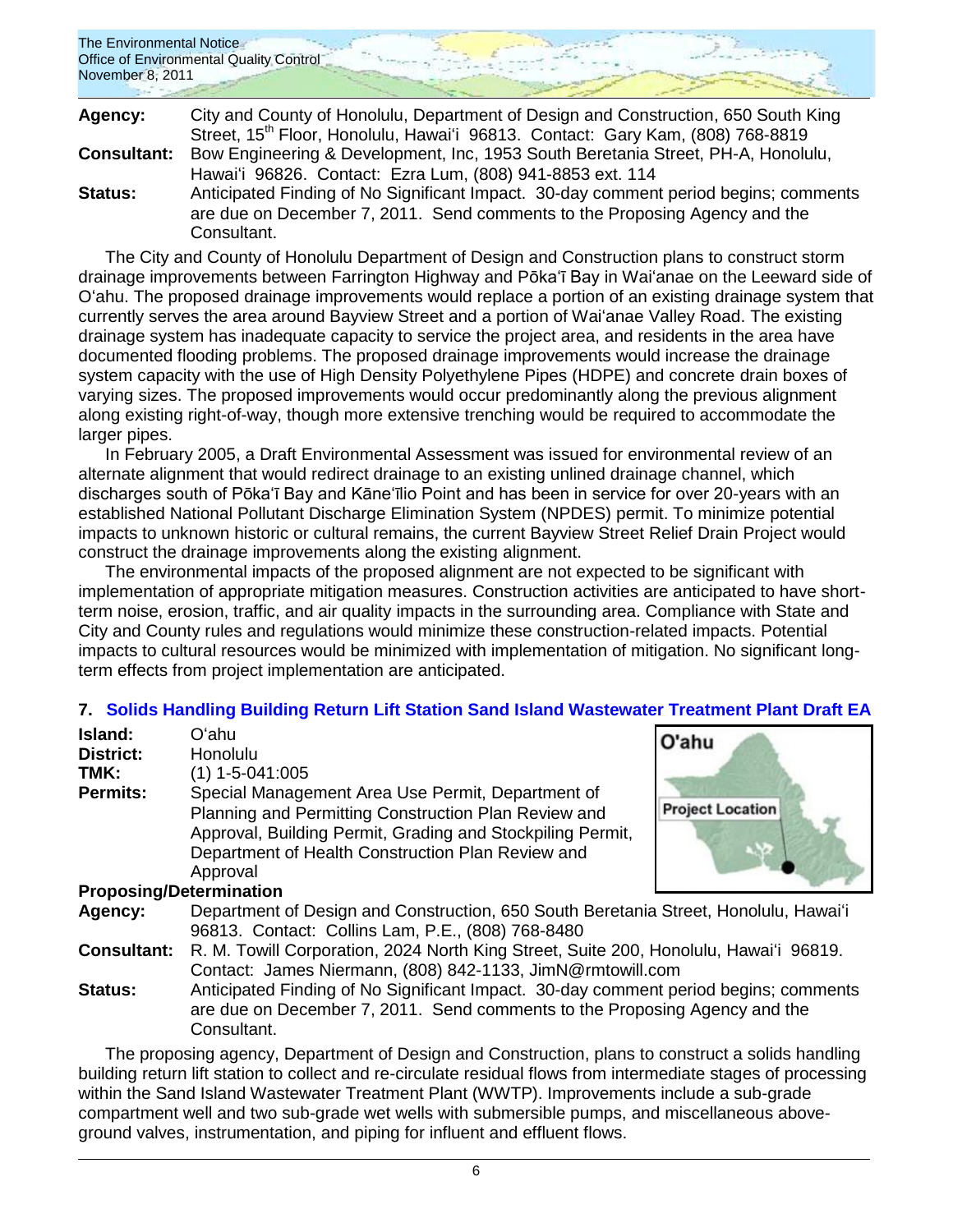

This EA addresses the potential for anticipated environmental impacts and considers the alternatives to the proposed action with appropriate mitigation measures to address and minimize potential effects. It is anticipated that this project will have no significant adverse impact to water quality, air quality, existing utilities, noise, archaeological sites, or wildlife habitat. All anticipated impacts will be temporary and will not adversely affect the environmental quality of the area. The Department of Design and Construction has preliminarily determined that the project will not have a significant environmental impact and anticipates issuing a Finding of No Significant Impact (FONSI) in accordance with Chapter 343, HRS.

## **8. [Verizon Wireless HON Warrior/Network Cell Site Draft EA](http://oeqc.doh.hawaii.gov/Shared%20Documents/EA_and_EIS_Online_Library/Oahu/2010s/2011-11-08-DEA-Verizon-Wireless-Cell-Site.pdf)**

| Island:            | Oʻahu                                                                                                                                                                   |                                |  |
|--------------------|-------------------------------------------------------------------------------------------------------------------------------------------------------------------------|--------------------------------|--|
| <b>District:</b>   | <b>Honolulu</b>                                                                                                                                                         |                                |  |
| TMK:               | $(1)$ 2-8-023:003                                                                                                                                                       | Project<br>Punaluu<br>Location |  |
| <b>Permits:</b>    | Minor Conditional Use Permit, Height Waiver, and<br><b>Building Permit</b>                                                                                              | <b>Ewa Forest</b>              |  |
| <b>Applicant:</b>  | Verizon Wireless, c/o Cascadia PM, 1130 N. Nimitz<br>Highway, Suite A-200, Honolulu, Hawai'i 96817.<br>Contact: Steven Sung, (808) 536-7406                             |                                |  |
| <b>Approving</b>   |                                                                                                                                                                         |                                |  |
| Agency:            | University of Hawaii at Monoa, 2525 Correa Road, HIG 235, Honolulu, Hawai'i 96822.<br>Contact: Stephen Meder, (808) 956-8018                                            |                                |  |
| <b>Consultant:</b> | Bureau of Veritas North America, Inc., 970 N. Kalaheo Avenue, Suite C-316, Kailua,<br>Hawai'i 96734. Contact: Erin Brown, (808) 531-6708                                |                                |  |
| <b>Status:</b>     | Anticipated Finding of No Significant Impact. 30-day comment period begins; comments<br>are due on December 7, 2011. Send comments to the Applicant and the Consultant. |                                |  |

The Proposed Action is not expected to have significant adverse effects o the environment. The Proposed Action involves installing one (1) GPS antenna and twelve (12) panel antennas to be mounted on the exterior walls of the central, upper rooftop (elevator shaft/penthouse) of Moore Hall. Associated equipment cabinets are to be installed on the southeastern corner of the elevator penthouse. There will be no impact to the ground surface since installation/construction is confined to the rooftop of Moore hall. In addition, the subject parcel/property has undergone previous clearing and development for the University of Hawaii at Manoa campus. Specific environmental resources with the potential for environmental consequences include natural physical and biological resources, noise, view and visual impacts, utiliti4es, cultural resources, socioeconomics, environmental justice, air quality, public access, traffic impacts, land use, access to the area, and health and safety.

The Proposed Action is not expected to impact views and visual impacts, and will not impact natural physical and biological resources, cultural resources, public access, traffic impacts, land use, access to the area or health and safety. The proposed Action is expected to have positive impacts on socioeconomics and environmental justice.

Noise levels are anticipated to slightly increase during construction. The emergency generator will increase noise levels during power outages and maintenance activities; however, it will be minimal and occur infrequently.

Air quality may decrease during construction due to a slight increase in particulate matter in the form of dust. However, due to the restricted access and protective measures, public health will not likely be affected. Subsequent to construction, air quality levels are not expected to deviate from current baseline conditions since the cell site will not be equipped with devices that produce emissions.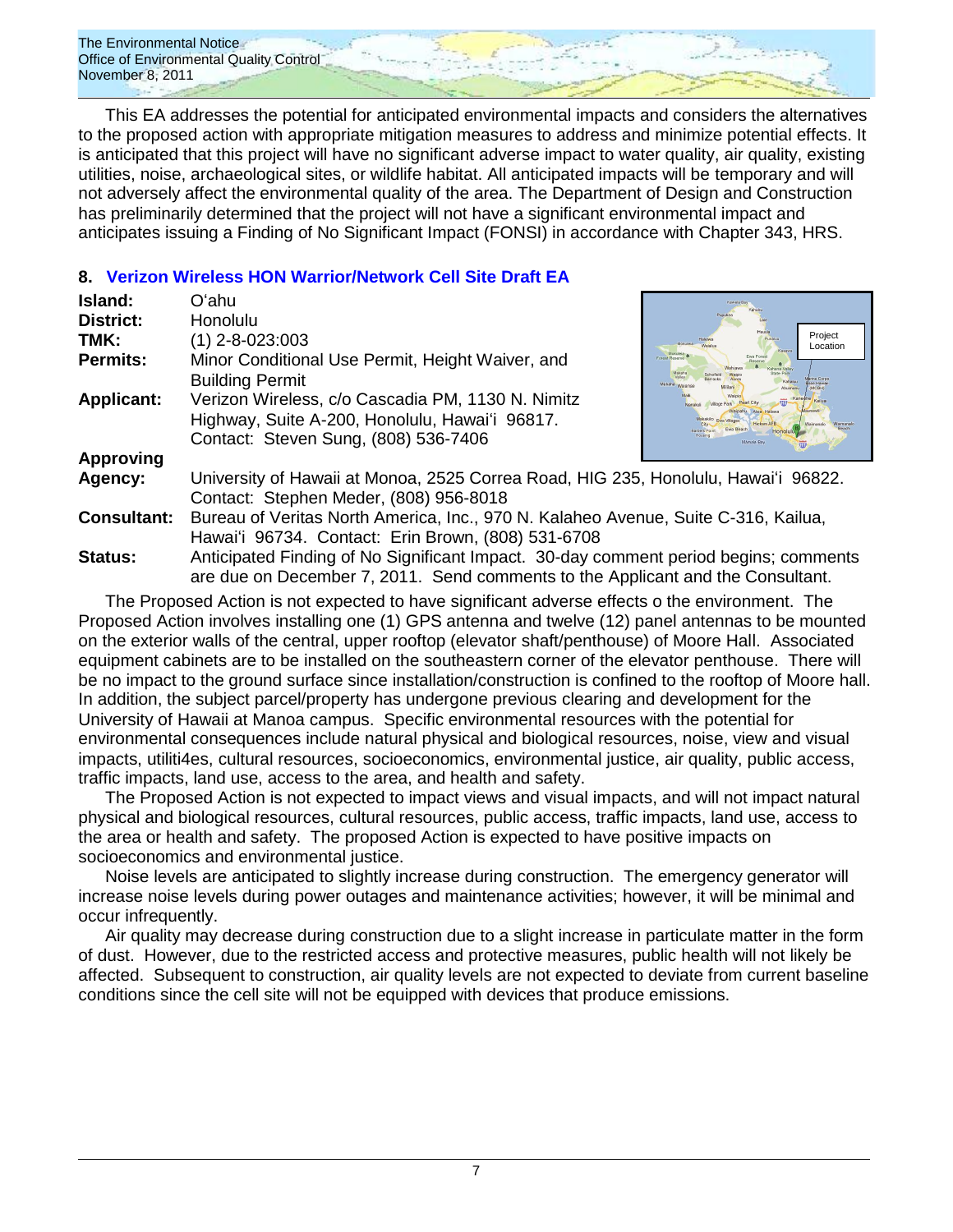## **COASTAL ZONE MANAGEMENT NOTICES**

### **Special Management Area (SMA) Minor Permits**

The SMA Minor permits below have been approved or are pending approval (HRS 205A-30). For more information, contact the county/state Planning Department. Honolulu (523-4131); Hawaiʻi (961-8288); Kaua"i (241-6677); Maui (270-7735); Kakaʻako or Kalaeloa Community Development District (587-2840).

| <b>Location (TMK)</b>              | <b>Description (File No.)</b>                                                                     | <b>Applicant/Agent</b>                            |
|------------------------------------|---------------------------------------------------------------------------------------------------|---------------------------------------------------|
| Hawai'i: North Kona (7-8-014: 006) | Remove Existing Wood Fence and Construct<br>a Stone Fence (SMM 11-195)                            | Stephen J. Herbert                                |
| Hawai'i: North Kona (7-8-010: 040) | <b>Existing Wireless Telecommunications</b><br>Facility and Proposed Improvements (SMM<br>11-196) | New Cingular Wireless PCS, LLC dba AT&T           |
| Maui: (4-6-012: 005)               | Maui Plein Air Painting (SM2 20110084)                                                            | West Maui Cultural Council                        |
| Maui: (3-9-009: 028)               | Rock Wall Landscaping, Ground Sign (SM2)<br>20110085)                                             | Marie Kimmey                                      |
| Maui: Hana (1-4-010: 005)          | Subdivide Large Lot into Two Parcels (SM2<br>20110086)                                            | De Jetley Partnership, LLC                        |
| Maui: (4-6-001: 009)               | Stage & Sounds System-Consume Contest<br>(SM2 20110088)                                           | West Maui Soroptimist                             |
| Maui: Lahaina (4-6-030: 013)       | Extend Existing Lanai (SM2 20110089)                                                              | Cary Branch                                       |
| Kaua'i: (3-2-003: 012)             | Construct 10' x 12' Wood Shed (SMA(M)-<br>$2012-8$                                                | International Monetary Investments<br>Corporation |

### **SHORELINE NOTICES**

### **Certification Applications**

The shoreline certification applications above are available for review at the DLNR Offices on Kauaʻi, Hawaiʻi, Maui, and Honolulu, 1151 Punchbowl Street, Room 220 (HRS 205A-42 and HAR 13-222-12). All comments shall be submitted in writing to the State Land Surveyor, 1151 Punchbowl Street, Room 210, Honolulu, HI 96813 and postmarked no later than 15 calendar days from the date of the public notice of the application. For more information, call Ian Hirokawa at 587-0420.

| File No. | Date     | Location                                                                                                                                                                                                              | Applicant/Owner                                       | TMK         |
|----------|----------|-----------------------------------------------------------------------------------------------------------------------------------------------------------------------------------------------------------------------|-------------------------------------------------------|-------------|
| OA-1457  | 10/12/11 | Lot 1190 of Land Court Application 677, Map 301<br>situate at Kailua, Ko'olaupoko, Oahu<br>Address: 65 Kailuana Place<br>Purpose: Development of property                                                             | Dennis K. Hashimoto/ 59<br>Kailuana Place LLC         | 4-3-022:020 |
| MA-493   | 10/13/11 | Lot 53 of Makena Beach Lots being a portion of<br>Land Commission Award 11216, Apana 21 to M.<br>Kekeauonohi situate at Palauea, Honuaula,<br>Makawao, Maui<br>Address: 4492 Makena Road<br>Purpose: Building permits | Ryan M. Suzuki/ Leone-<br><b>Perkins Family Trust</b> | 2-1-011:015 |
| KA-358   | 10/12/11 | Unit 1 "Hale O Noeau" being portion of Allotment 49-<br>A Moloa'a Hui Land situate at Aliomanu, Kauai<br>Address: Kukuna Road<br>Purpose: Building permit                                                             | Honua Engineering, Inc./<br>Jeff Fleming              | 4-9-004:015 |

### **Certifications and Rejections**

The shoreline notices below have been proposed for certification or rejection by DLNR (HRS 205A-42 and HAR 13-222-26). Any person or agency who wants to appeal shall file a notice of appeal in writing with DLNR no later than 20 calendar days from the date of this public notice. Send the appeal to the Board of Land and Natural Resource, 1151 Punchbowl Street, Room 220, Honolulu, HI 96813.

| ---<br>-ıle<br>No. | Date | າcation | Applicant/Owner | TMK |
|--------------------|------|---------|-----------------|-----|
|--------------------|------|---------|-----------------|-----|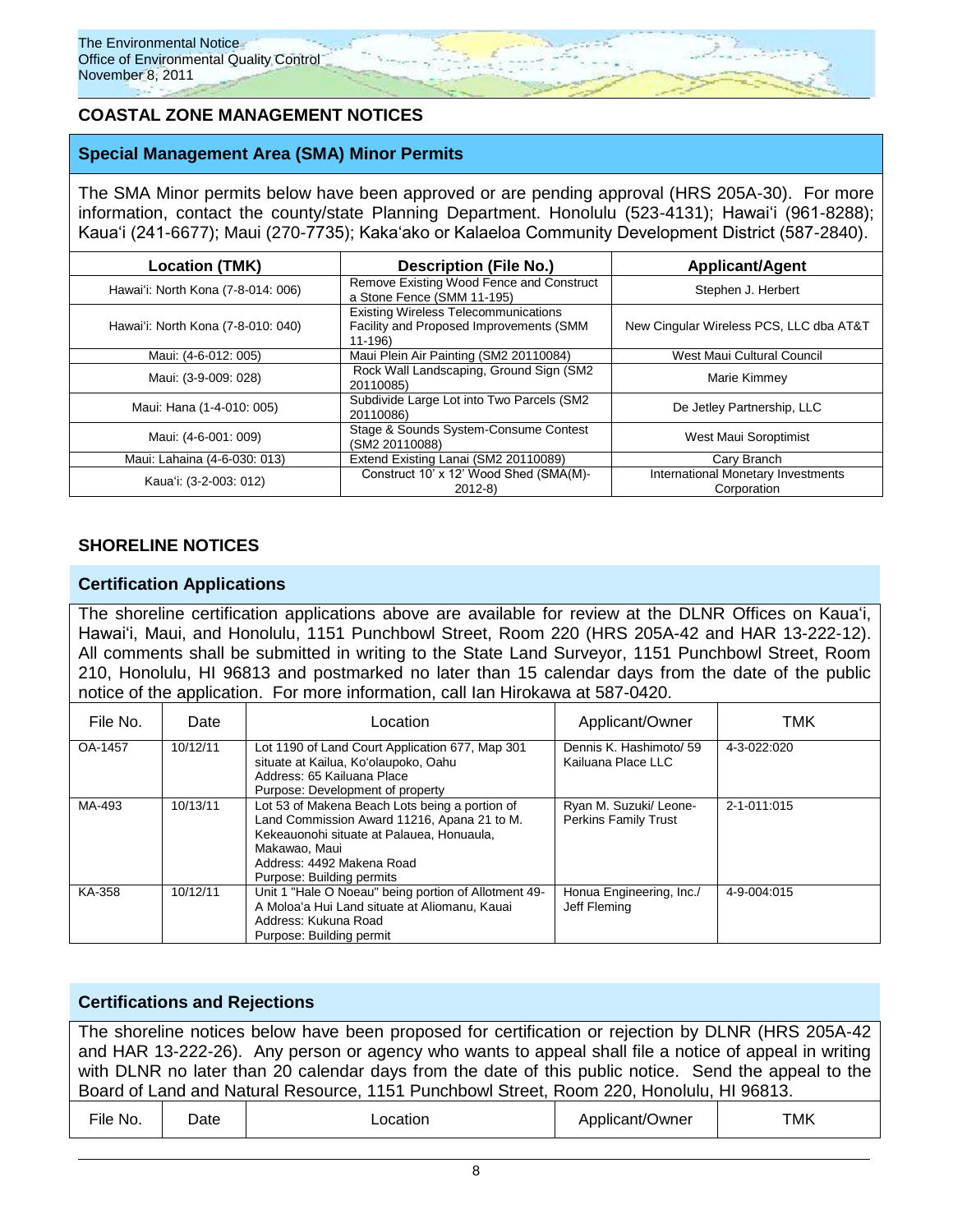

| OA-1448 | Proposed<br>Shoreline<br>Certification | Portion Lot A being a portion of Grant 1276 to Kuhe<br>and Lots 111 and 112 Mokuleia Beach Subdivision<br>(File Plan 863) situate at Kamananui, Waialua,<br>Oahu<br>Address: 68-113 Au Street<br>Purpose: Development of property | Dennis K. Hashimoto/<br>Daniel C. & Janice G.<br>Smith              | 6-8-011:048 0002 |
|---------|----------------------------------------|-----------------------------------------------------------------------------------------------------------------------------------------------------------------------------------------------------------------------------------|---------------------------------------------------------------------|------------------|
| MA-469  | Rejection                              | Lot 9 The Kuau Tract Subdivision situate at Paia.<br>Hamakuapoko, Makawao, Maui<br>Address: 529 Hana Highway<br>Purpose: N/A                                                                                                      | Akamai Land Surveying,<br>Inc./ Robert J. Lincoln Jr.               | 2-6-009:011      |
| MO-155  | Withdrawal                             | Portion of Lot B of the Schroll Trust Subdivision<br>situate at Pūkoʻo, Molokaʻi<br>Address: 8702 Kamehameha V Highway<br>Purpose: Shoreline setback purposes                                                                     | Ronald M. Fukumoto<br>Engineering, Inc./ Ke<br>Kua'aina Hanauna Hou | 5-7-007:021      |

## **POLLUTION CONTROL PERMITS**

Below is a pollution control permit before the State Department of Health (HRS 342B and HAR 11-60.1). For more information, contact the number given.

| <b>Branch</b>                                               | <b>Applicant and</b>                                                                      | <b>Project</b>                                                      | Date                  | <b>Proposed</b>                             |
|-------------------------------------------------------------|-------------------------------------------------------------------------------------------|---------------------------------------------------------------------|-----------------------|---------------------------------------------|
| <b>Permit Type</b>                                          | <b>Permit Number</b>                                                                      | <b>Location</b>                                                     |                       | <b>Use</b>                                  |
| Clean Air Branch,<br>586-4200, Non-Covered<br>Source Permit | West Hawai'i Concrete<br>Application for Modification<br>No. 0434-06<br>NSP No. 0434-01-N | Located at:<br>5039D Queen Ka'ahumanu<br>Hwy., Kailua-Kona, Hawai'i | Issued:<br>10/27/2011 | 150 Cubic Yard/Hour<br>Concrete Batch Plant |

## **CONSERVATION DISTRICT USE APPLICATIONS**

Persons interested in commenting on the following Conservation District Use Applications or interested in receiving notification of determinations on Conservation District Use Applications must submit comments and requests to the Department of Land and Natural Resources. Notification requests must include the following information: 1) Name and address of the requestor; 2) The application for which the requestor would like to receive notice of determination; and 3) The date the notice was initially published in the Environmental Notice. Send comments and requests to: Department of Land and Natural Resources, Office of Conservation and Coastal Lands, P.O. Box 621, Honolulu, HI 96809. DLNR will make every effort to notify those interested in the subject CDUAs. However, DLNR is not obligated to notify any person not strictly complying with the above requirements. For more information, please contact the Office of Conservation and Coastal Lands (OCCL) staff listed for each project.

| <b>PROJECT:</b>             |                                                                      |
|-----------------------------|----------------------------------------------------------------------|
| File No.:                   | CDUA OA-3604                                                         |
| <b>Name of Applicant:</b>   | City & County of Honolulu, Department of Planning & Permit;          |
|                             | Department of Hawaiian Homelands; Haseko (Ewa), Inc.; and University |
|                             | of Hawai'i- West Oahu                                                |
| <b>Location:</b>            | Submerged Land, Oneula Beach, Ewa, Oahu                              |
| TMKs:                       | Makai of (1) 9-1-134:006 & (1) 9-1-011:007                           |
| <b>Proposed Action:</b>     | Kaloi Gulch Regional Drainage Improvements                           |
| 343, HRS determination:     | FEIS published on January 8, 2006                                    |
| <b>Applicant's Contact:</b> | Dean Uchida, SSFM International, Inc (808) 531-1308                  |
| <b>OCCL Staff Contact:</b>  | Tiger Mills (808) 587-0382                                           |
|                             |                                                                      |

**PROJECT:** 

**File No.:** CDUA OA-3611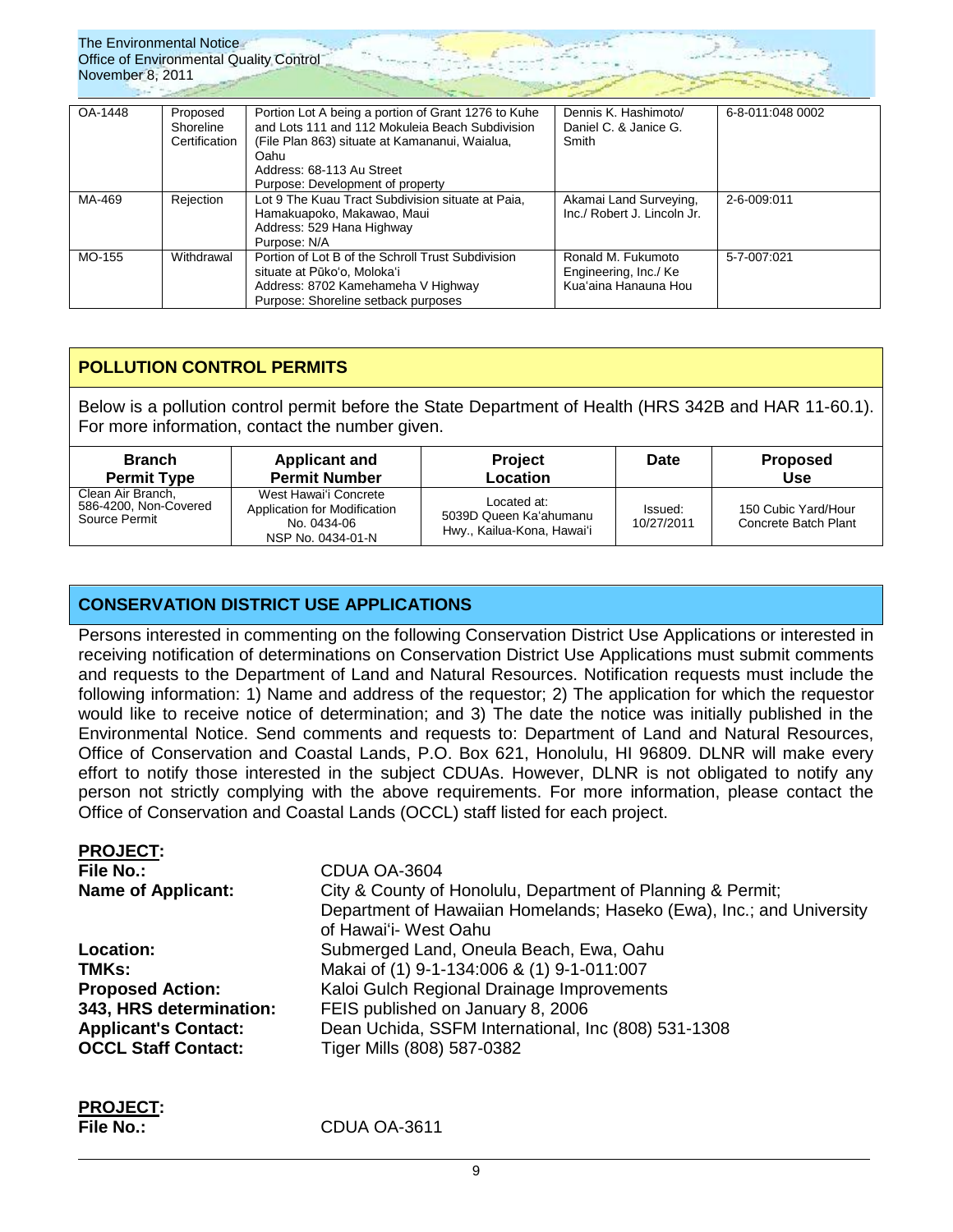| The Environmental Notice<br>Office of Environmental Quality Control<br>November 8, 2011 |                                                                                                                                                                                 |
|-----------------------------------------------------------------------------------------|---------------------------------------------------------------------------------------------------------------------------------------------------------------------------------|
| <b>Name of Applicant:</b>                                                               | State of Hawai'i, Department of Agriculture                                                                                                                                     |
| Location:                                                                               | 1428 South King Street, Honolulu, Hawai'i 96814. Contact: Glenn<br>Okamoto, P.E., 808-973-9473                                                                                  |
| TMKs:                                                                                   | $(1)$ 4-1-008:013; (1) 4-2-010:001; (1) 4-2-010:004; (1) 4-1-010:074                                                                                                            |
| <b>Proposed Action:</b>                                                                 | For improvements to the existing irrigation ditch to improve water<br>conveyance and to monitor flow from the source to the storage and<br>distribution locations in Waimanalo. |
| 343, HRS determination:                                                                 |                                                                                                                                                                                 |
| <b>Applicant's Contact:</b>                                                             | AECOM, Bishop Square-ASB Tower, 1001 Bishop St., Suite 1600<br>Honolulu, HI 96813-3698. Contact: Michael Nishimura, (808) 521-3051                                              |

## **FEDERAL NOTICES**

## **Endangered and Threatened Wildlife and Plants; Review of Native Species That Are Candidates for Listing as Endangered or Threatened**

In this Candidate Notice of Review (CNOR), the U.S. Fish and Wildlife Service (Service), presents an updated list of plant and animal species native to the United States that the Service regards as candidates for or have been proposed for addition to the Lists of Endangered and Threatened Wildlife and Plants under the Endangered Species Act of 1973, as amended. Identification of candidate species can assist environmental planning efforts by providing advance notice of potential listings, allowing landowners and resource managers to alleviate threats and thereby possibly remove the need to list species as endangered or threatened. Even if the Service subsequently lists a candidate species, the early notice provided here could result in more options for species management and recovery by prompting candidate conservation measures to alleviate threats to the species. The CNOR summarizes the status and threats that the Service evaluated in order to determine that the species qualifies as candidates and to assign a listing priority number (LPN) to each species or to determine that the species should be removed from candidate status. Additional material that the Service relied on is available in the Species Assessment and Listing Priority Assignment Forms (species assessment forms) for each candidate species. Overall, this CNOR recognizes three new candidates, changes the LPN for seven candidates, and removes three species from candidate status. Combined with other decisions for individual species that were published separately from this CNOR in the past year, the current number of species that are candidates for listing is 244. This document also includes the Service's findings on resubmitted petitions and describes its progress in revising the Lists of Endangered and Threatened Wildlife and Plants (Lists) during the period October 1, 2010, through September 30, 2011. We request additional status information that may be available for the 244 candidate species identified in this CNOR and this information will be accepted at any time. This notice is available on the Internet at [http://www.regulations.gov](http://www.regulations.gov/) and [http://www.fws.gov/endangered/what-e-do/cnor.html.](http://www.fws.gov/endangered/what-e-do/cnor.html) Species assessment forms with information and references on a particular candidate species' range, status, habitat needs, and listing priority assignment are available for review at the appropriate Regional Office or on the Service"s Web site

[\(http://ecos.fws.gov/tess\\_public/pub/SpeciesReport.do?listingType=C&mapstatus=1\)](http://ecos.fws.gov/tess_public/pub/SpeciesReport.do?listingType=C&mapstatus=1). Please submit any new information, materials, comments, or questions of a general nature on this notice to the Endangered Species Coordinator(s) in the appropriate Regional Office(s), or Chief, Office of Communications and Candidate Conservation, U.S. Fish and Wildlife Service, 4401 N. Fairfax Drive, Room 420, Arlington, VA 22203 (telephone 703-358-2171). Persons who use a telecommunications device for the deaf (TDD) may call the Federal Information Relay Service (FIRS) at 800-877-8339.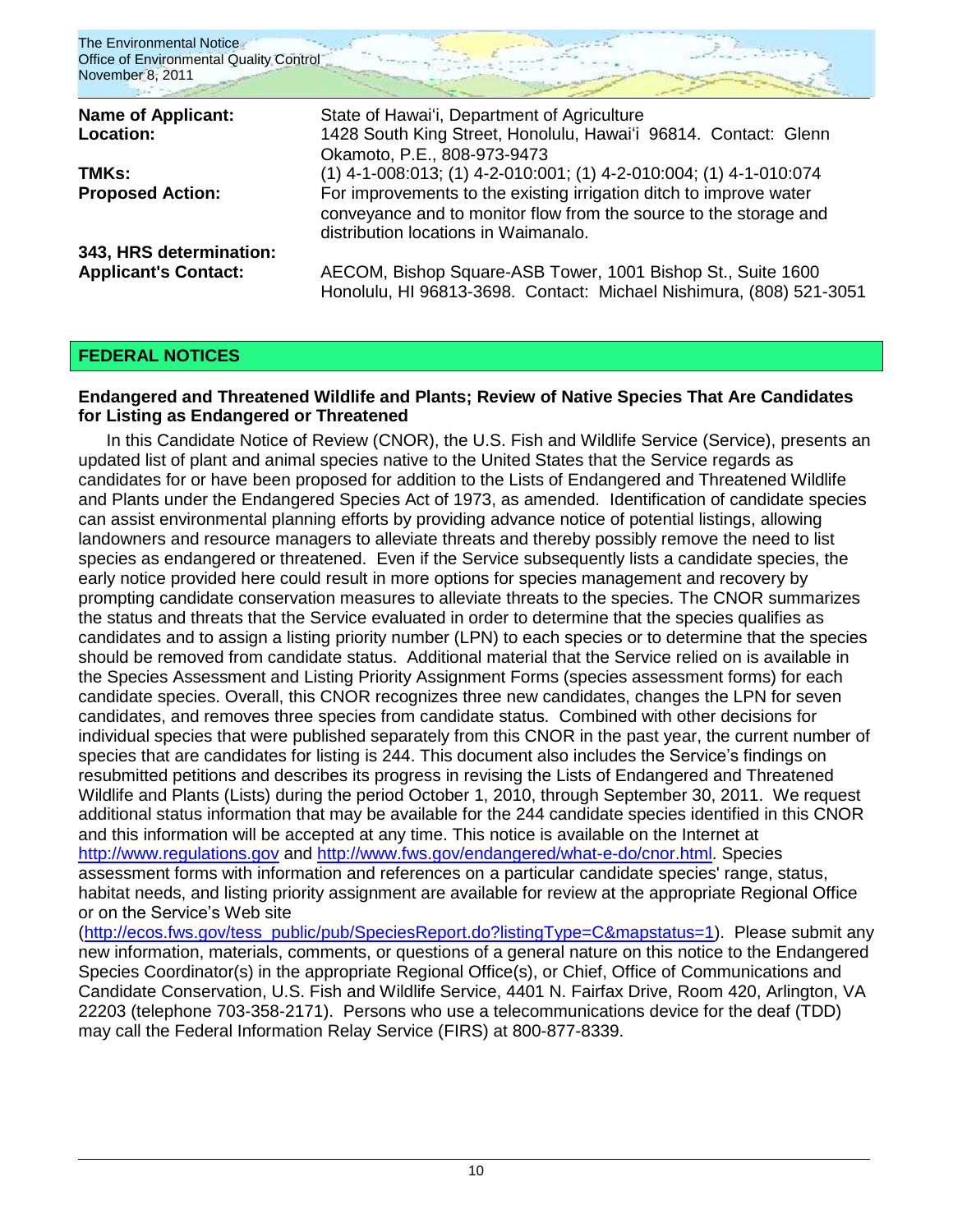### **Incidental Takes of Marine Mammals Related to Low-Energy Marine Geophysical Survey in the Western Tropical Pacific Ocean, November to December 2011**

In accordance with the Marine Mammal Protection Act (MMPA) regulations, notification is hereby given that NMFS has issued an Incidental Harassment Authorization (IHA) to Scripps Institution of Oceanography (SIO) to take marine mammals, by Level B harassment, incidental to conducting a lowenergy marine geophysical (i.e., seismic) survey in the western tropical Pacific Ocean, November to December 2011.

DATES: Effective November 5, 2011 through January 31, 2012.

ADDRESSES: A copy of the IHA and application are available by writing to P. Michael Payne, Chief, Permits and Conservation Division, Office of Protected Resources, National Marine Fisheries Service, 1315 East-West Highway, Silver Spring, MD 20910 or by telephoning the contacts listed here. A copy of the IHA application containing a list of the references used in this document may be obtained by writing to the above address, telephoning Howard Goldstein or Jolie Harrison, Office of Protected Resources, NMFS, (301) 427-8401 or visiting the Internet at:

[http://www.nmfs.noaa.gov/pr/permits/incidental.htm#applications.](http://www.nmfs.noaa.gov/pr/permits/incidental.htm#applications)

The following associated documents are also available at the same Internet address: "Environmental Assessment Pursuant to the National Environmental Policy Act, 42 U.S.C. 4321, et seq. and Executive Order 12114, Marine Geophysical Survey by the R/V Thompson in the western tropical Pacific Ocean, November-December 2011 (EA)" prepared by the National Science Foundation (NSF), and "Environmental Assessment of a Low-Energy Marine Geophysical Survey by the R/V Thompson in the Western Tropical Pacific Ocean, November-December 2011," prepared by LGL Ltd., Environmental Research Associates (LGL), on behalf of NSF. The NMFS Biological Opinion will be available online at: [http://www.nmfs.noaa.gov/pr/consultation/opinions.htm.](http://www.nmfs.noaa.gov/pr/consultation/opinions.htm) Documents cited in this notice may be viewed, by appointment, during regular business hours, at the aforementioned address.

## **Tuna Fishing Restrictions in the Eastern Pacific Ocean**

National Marine Fisheries Service (NMFS), National Oceanic and Atmospheric Administration (NOAA), is issuing regulations under the Tuna Conventions Act of 1950, as amended, (Act) to implement decisions of the Inter-American Tropical Tuna Commission (IATTC). At its 82nd Meeting in July 2011, the IATTC adopted a number of resolutions, some of which require rulemaking to implement domestically in the United States. This rule implements three of these decisions: the Resolution on Tuna Conservation 2011-2013 (C-11-01); the Resolution Prohibiting Fishing on Data Buoys (C-11-03); and the Resolution Prohibiting the Retention of Oceanic Whitetip Sharks (C-11-10). This action is necessary for the United States to satisfy its obligations as a member of the IATTC.

DATES: This rule becomes effective on December 5, 2011, except for the amendments to Sec. 300.24(m) and (n) and Sec. 300.25(f) which become effective November 4, 2011.

ADDRESSES: Copies of the proposed and final rules, Small Business Compliance Guide, and the Regulatory Impact Review for this action are available via the Federal e-Rulemaking portal, at [http://www.regulations.gov,](http://www.regulations.gov/) and are also available from the Regional Administrator, Rodney R. McInnis, NMFS Southwest Regional Office, 501 W. Ocean Boulevard, Suite 4200, Long Beach, CA 90802. Written comments regarding the burden-hour estimates or other aspects of the collection-of-information requirements contained in this final rule may be submitted to NMFS Southwest Regional Office and by email to [OIRA\\_Submission@omb.eop.gov,](mailto:OIRA_Submission@omb.eop.gov) or fax to (202) 395-7285. For further information, contact Heidi Hermsmeyer, NMFS SWR, (562) 980-4036.

## **Marine Mammals**

Notice is hereby given that the Northwest Fisheries Science Center (NWFSC, Dr. M. Bradley Hanson, Principal Investigator) [File No. 16163], 2725 Montlake Blvd. East, Seattle, WA 98112-2097; The Whale Museum (Jenny Atkinson, Responsible Party) [File No. 16160], PO Box 945, Friday Harbor, WA 98250; and The Center for Whale Research (CWR; Kenneth C. Balcomb III, Responsible Party) [File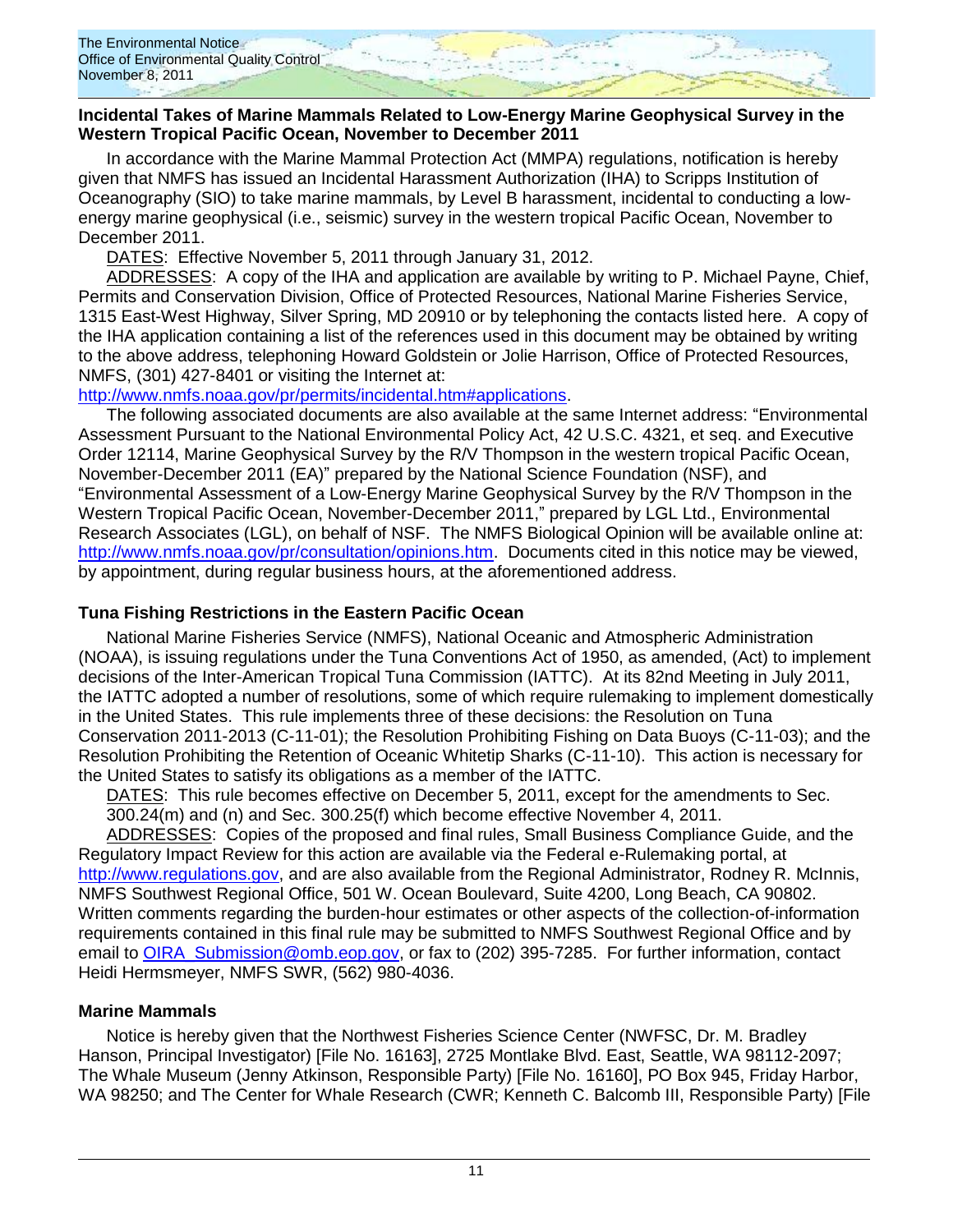No. 15569], PO Box 1577, Friday Harbor, WA 98250, have applied in due form for permits to conduct research on marine mammals.

The applications and related documents are available for review by selecting "Records Open for Public Comment" from the Features box on the Applications and Permits for Protected Species (APPS) home page, [https://apps.nmfs.noaa.gov,](http://frwebgate.access.gpo.gov/cgi-bin/leaving.cgi?from=leavingFR.html&log=linklog&to=https://apps.nmfs.noaa.gov) and then selecting File No. 16163, 16160, 16111, and 15569 from the list of available applications.

The subject permits are requested under the authority of the Marine Mammal Protection Act of 1972, as amended (MMPA; 16 U.S.C. 1361 et seq.), the regulations governing the taking and importing of marine mammals (50 CFR part 216), the Endangered Species Act of 1973, as amended (ESA; 16 U.S.C. 1531 et seq.), and the regulations governing the taking, importing, and exporting of endangered and threatened species (50 CFR 222-226).

Each application is summarized below. For specific take numbers of each species, please refer to the associated application.

File No. 16163: Northwest Fisheries Science Center, requests a permit to conduct scientific research on thirty seven species of cetaceans and unidentified mesoplodon and baleen species in all U.S. and international waters in the Pacific Ocean, including waters of Alaska, Washington, Oregon, California, and Hawaiʻi. Seven of the 37 species to be targeted for research are listed as endangered or have a stock listed as endangered: blue whale (Balaenoptera musculus), fin whale (B. physalus), humpback whale (Megaptera novaeangliae), North Pacific right whale (Eubalaena japonica), sei whale (B. borealis), killer whale (Orcinus orca) Southern Resident stock, and sperm whale (Physeter macrocephalus). The false killer whale (Pseudorca crassidens) Hawaiian insular stock is proposed for listing under the ESA. Seven species of pinnipeds may be incidentally harassed from research activities, including three species listed as endangered: Steller sea lions (Eumetopias jubatus), Guadalupe fur seals (Arctocephalus townsendi), and Hawaiian monk seals (Monachus schauinslandi). The purposes of the proposed research are to study: (1) Abundance, population structure, social organization, fecundity, and mortality; (2) Distribution, seasonal movements, and habitat use; (3) Responses to anthropogenic impacts; (4) Health assessment including contaminant burdens, breath and fecal borne pathogens; and (5) Prey availability including prey selection and energetics.

Harassment of all species of cetaceans may occur through vessel approach for sighting surveys, photographic identification, behavioral research, opportunistic sampling (breath, sloughed skin, fecal material, and prey remains), acoustic imaging with echosounders, and aerial surveys. Twenty seven cetacean species and unidentified mesoplodon species would be biopsied, dart, and/or suction-cup tagged. Ultrasound sampling would be directed at killer whales including the Southern Resident stock. Active acoustic playback studies would be directed at Southern Resident killer whales. Import and export of marine mammal prey specimens, sloughed skin, fecal and breath samples obtained is requested for research purposes. Research would occur over a five-year period.

File No. 16160: The Whale Museum requests a five year permit to study marine mammals in the inland waters of Washington State. The purpose of the proposed research is to monitor and record vessel activities around marine mammal species routinely encountered by commercial and recreational vessels. This research would contribute to a long-term data set (Orca Master) that has provided critical information on characterizing annual vessel trends around Southern Resident killer whales and an evaluation of the effectiveness of federal, state and local marine wildlife guidelines and regulations through the Soundwatch program. Research methods would include close vessel approach for photoidentification, behavioral observation, and monitoring. The main focus species are killer whales from the Southern Resident stock. Additionally, Pacific white-sided dolphins (Lagenorhynchus obliquidens), Dall's porpoise (Phocoenoides dalli), harbor porpoise (Phocoena phocoena), eastern gray whale (Eschrichtius robustus), humpback whale, killer whale, and minke whale (B. acutorostrata) may be harassed.

File No. 15569: The Center for Whale Research requests a five-year permit to continue research currently authorized under Permit No. 532-1822-02 with the goal of determining the population size and structure of the ESA-listed Southern Resident killer whales and other ecotypes of killer whales throughout their range in the Eastern North Pacific Ocean. The core area of research will be the inland marine waters of Washington State, but the study area will opportunistically include the wider area of the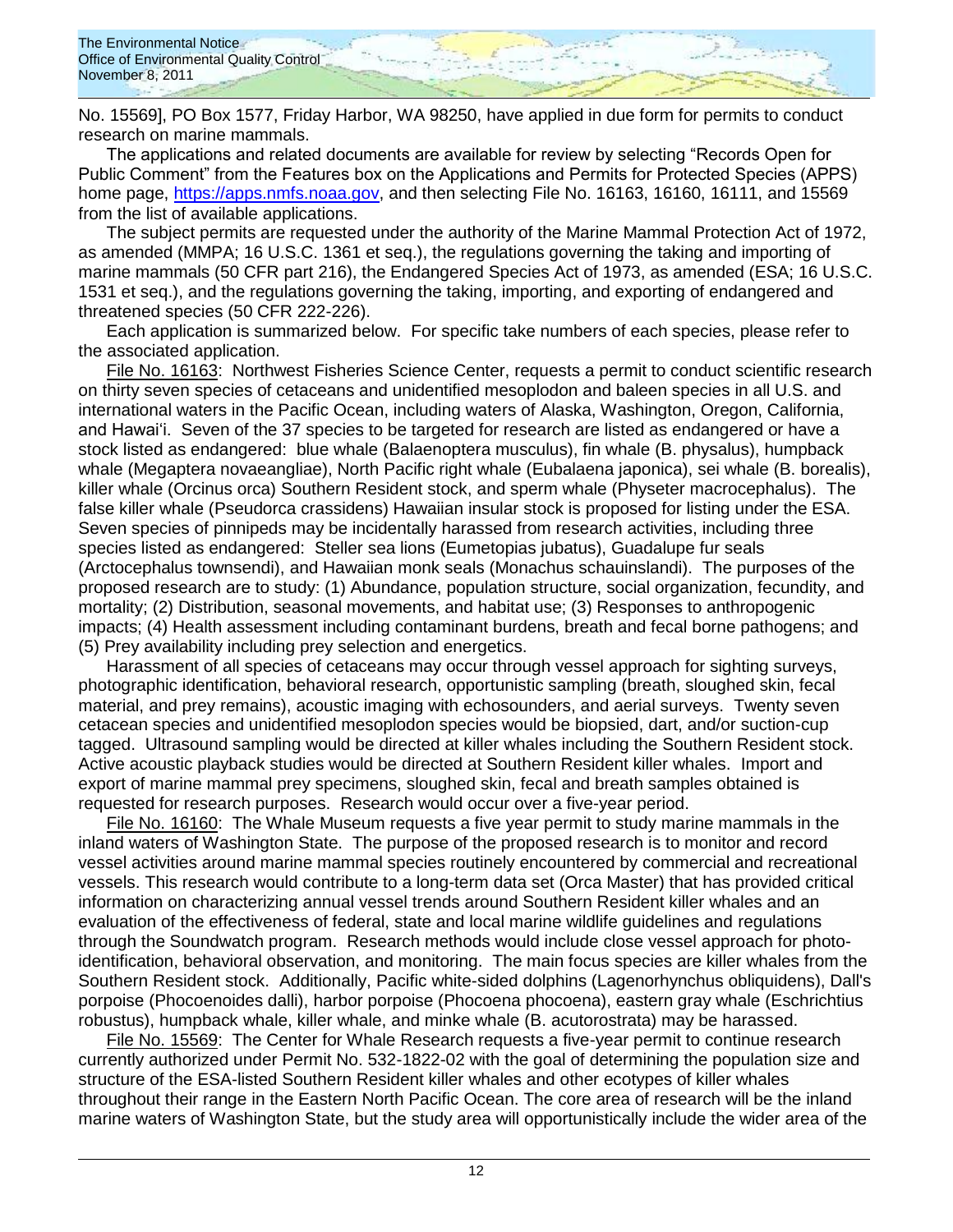The Environmental Notice Office of Environmental Quality Control November 8, 2011

coastal eastern North Pacific from the southern boundary of California to Alaskan waters east of Kodiak Island, including all territorial waters up to 200 nautical miles offshore. Research methods would primarily involve photo-identification of individuals and behavioral observations, but other benign techniques such as fecal sampling and prey sampling in trail of whales, remote measuring (aerial and laser techniques), and passive acoustic recording will be conducted. Other non-target species that may be opportunistically taken include 17 cetacean species and four pinnipeds species. Those species that are listed as endangered include the blue whale, fin whale, sei whale, humpback whale, and North Pacific right whale, in addition to the threatened eastern stock of Steller sea lions.

A draft environmental assessment (EA) has been prepared in compliance with the National Environmental Policy Act of 1969 (42 U.S.C. 4321 et seq.), to examine whether significant environmental impacts could result from issuance of the proposed scientific research permits. The draft EA is available for review and comment simultaneous with the scientific research permit applications.

Concurrent with the publication of this notice in the Federal Register, NMFS is forwarding copies of the application to the Marine Mammal Commission and its Committee of Scientific Advisors.

Documents May Be Reviewed in the Following Locations:

Permits and Conservation Division, Office of Protected Resources, NMFS, 1315 East-West Highway, Room 13705, Silver Spring, MD 20910; phone (301) 713-2289; fax (301) 427-2521;

Northwest Region, NMFS, 7600 Sand Point Way NE., BIN C15700, Bldg. 1, Seattle, WA 98115- 0700; phone (206) 526-6150; fax (206) 526-6426;

Alaska Region, NMFS, P.O. Box 21668, Juneau, AK 99802-1668; phone (907) 586-7221; fax (907) 586-7249;

Southwest Region, NMFS, 501 West Ocean Blvd., Suite 4200, Long Beach, CA 90802-4213; phone (562) 980-4001; fax (562) 980-4018; and

Pacific Islands Region, NMFS, 1601 Kapiʻolani Boulevard., Room 1110, Honolulu, HI 96814-4700; phone (808) 973-2935; fax (808) 973-2941.